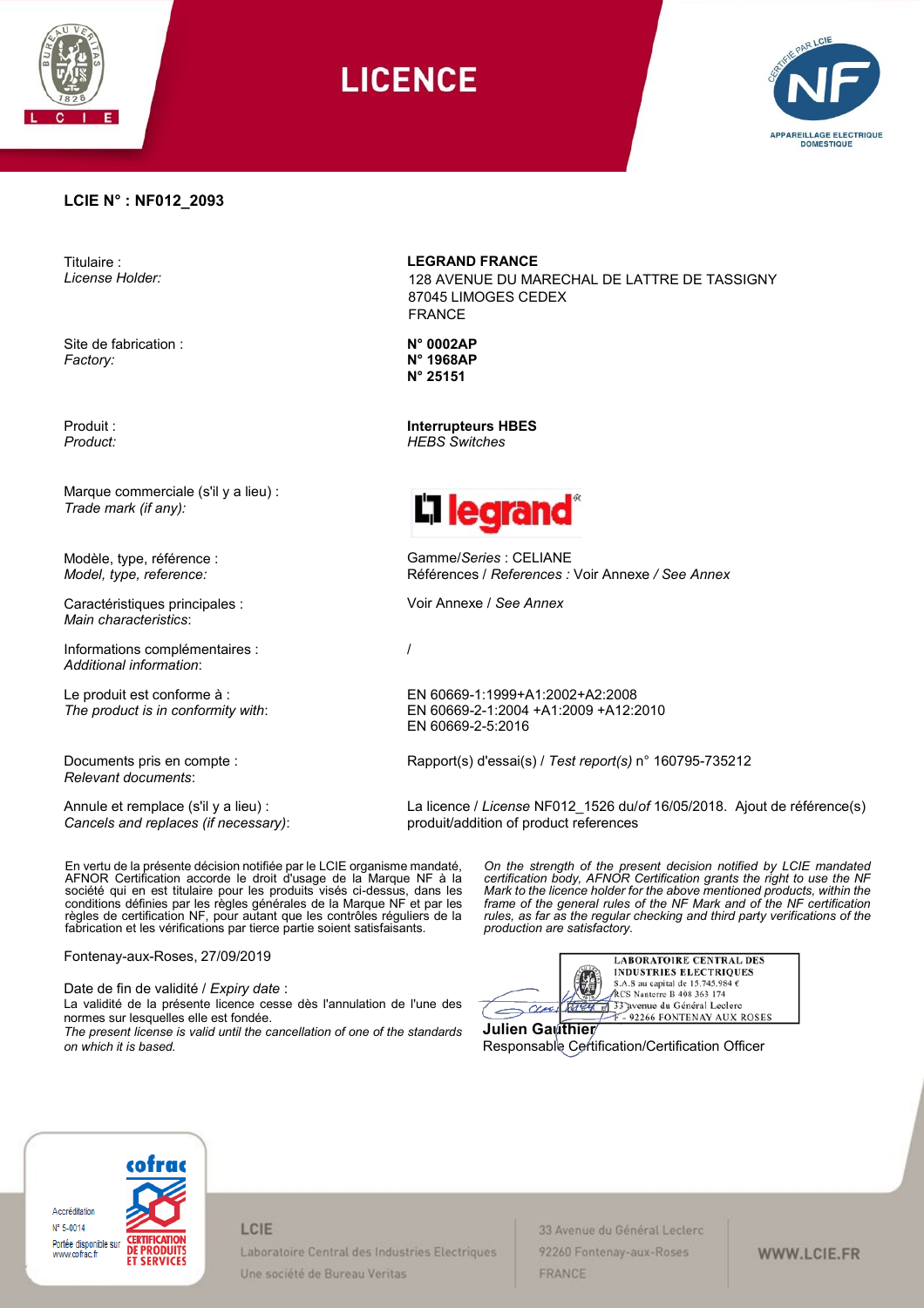

## **Annexe de la licence /** *Annex of license* **NF012\_2093**

## **RÉFÉRENCES - CARACTÉRISTIQUES PRINCIPALES /** *REFERENCES - MAIN CHARACTERISTICS*

#### **Mécanismes /** *Mechanisms*

| <b>Type</b><br>reference | Références / References |               |          |                                                    |                                   |                            | Ouverture des                  | Montage               |                                                  |
|--------------------------|-------------------------|---------------|----------|----------------------------------------------------|-----------------------------------|----------------------------|--------------------------------|-----------------------|--------------------------------------------------|
|                          | <b>Blanc</b><br>White   | <b>Titane</b> | Graphite | Caractéristiques<br><b>Nominal characteristics</b> | <b>Bornes</b><br><b>Terminals</b> | <b>Fonction</b><br>Pattern | contacts<br>contact<br>opening | Method of<br>mounting | Spécificité<br><b>Specificity</b>                |
| ZLS27 +<br>ZLG08 +       | 067700                  | 0 677 70      | 0 648 90 | 16A 230V~50/60Hz                                   | slt                               | $2P+E - 1$                 | micro                          | flush                 | pack gateway french                              |
| ZLE <sub>21</sub>        |                         |               |          | 3V                                                 | $\prime$                          | $\mathbf{1}$               | without                        | surface               | standard                                         |
| ZLE <sub>21</sub>        | 064872                  | 0 648 73      | 064874   | 3V                                                 | $\prime$                          | $\mathbf{1}$               | without                        | surface               | master switch                                    |
| ZLE <sub>23</sub>        | 0 648 84                | 0 648 85      | 0 648 86 | 3V                                                 | $\overline{I}$                    | $\mathbf{1}$               | without                        | surface               | remote switch<br>up / sleep                      |
| ZLS27                    | 0 677 25                | 0 677 75      | 0 648 95 | 16A 230V~50/60Hz                                   | slt                               | $2P+E - 1$                 | micro                          | flush                 | french standard                                  |
| ZLD15                    | 067721                  | 0 677 71      | 064891   | 300W 100-240V~<br>50/60Hz                          | st                                | $\mathbf{1}$               | without                        | flush                 | dimmer / switch                                  |
| ZLS26                    | 064888                  |               |          | 300W 100-240V~<br>50/60Hz                          | st                                | $\mathbf{1}$               | micro                          | surface               | micromodule switch                               |
| ZLE <sub>18</sub>        | 067723                  | 067773        | 064893   | 3V                                                 | $\overline{I}$                    | $\mathbf{1}$               | without                        | surface               | remote switch<br>on - off                        |
| ZLSH06                   | 067726                  | 067776        | 064896   | 500VA 100-240V~<br>50/60Hz                         | st                                | $\overline{4}$             | micro                          | flush                 | roller blind                                     |
| ZLE <sub>20</sub>        | 067646                  | 067647        | 064897   | 3V                                                 |                                   | $\mathbf{1}$               | without                        | surface               | remote switch central<br>roller blind            |
| ZLE <sub>19</sub>        | 067724                  | 0 677 74      | 064894   | 3V                                                 |                                   | $2 \times 1$               | without                        | surface               | remote switch<br>$2 x$ on - off                  |
|                          | 067630                  | 0 676 31      | 067625   |                                                    |                                   |                            |                                |                       | pack french standard +<br>dimmer                 |
|                          | 067777                  | 067778        | 067627   |                                                    |                                   |                            |                                |                       | pack micromodule                                 |
|                          | 067632                  | 067633        | 0 676 23 |                                                    |                                   |                            |                                |                       | pack dimmer                                      |
|                          | 067634                  | 067635        | 067624   |                                                    |                                   |                            |                                |                       | pack french standard                             |
|                          | 067636                  | 067637        | 067626   |                                                    |                                   |                            |                                |                       | pack roller blind                                |
|                          | 067638                  | 067639        | 067645   |                                                    |                                   |                            |                                |                       | 3 x french standard                              |
|                          | 067690                  | 067691        | 067628   |                                                    |                                   |                            |                                |                       | pack gateway french<br>standard + pack<br>dimmer |

slt screwless terminal st : screw terminal

**Note :** 

Integrated socket-outlet ZLS27 (french standard) complies with NF C 61314 2008 + A1 2010 see LCIE test report N° 154453-711374.



LCIE

Laboratoire Central des Industries Electriques Une société de Bureau Veritas

33 Avenue du Général Leclerc 92260 Fontenay-aux-Roses FRANCE

Page 2/3

WWW.LCIE.FR